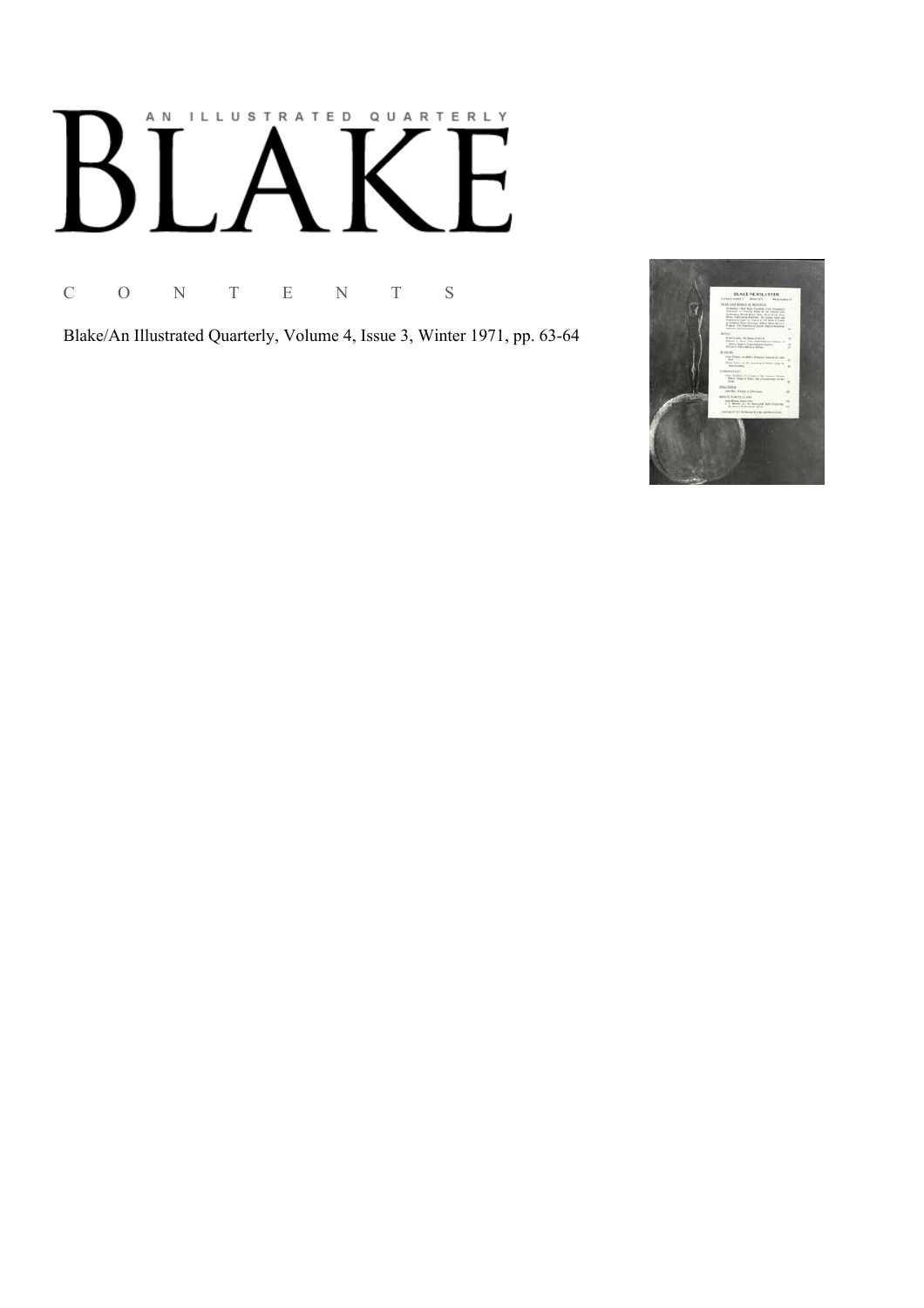# BLAKE NEWSLETTER

Volume 4, number 3 Winter 1971 Whole number 15

### NEWS AND WORKS IN PROGRESS

Doubleday's New Blake Facsimile, York University's Videotape of *America,* Blake at the Thomas Gray Conference, British Blake News, More British Blake Notes, Publications Received: The Golden Chain and *Golgonooza Organ #1,* Copy C of *The Book of Urizen*  at Sotheby's, Pierre Boutang's *William Blake,* Works in Progress, The Checklist of Recent Blake Scholarship: Additions and Corrections 65

#### NOTES

| Robert Essick, The Blakes at UCLA                                                        | 75 |
|------------------------------------------------------------------------------------------|----|
| Edward J. Rose, The 1839-Wilkinson Edition of<br>Blake's Songs in Transcendental America | 79 |
| Morton D. Paley, Blakes at Buffalo                                                       | 81 |
|                                                                                          |    |
| <b>REVIEWS</b>                                                                           |    |
| Irene Chayes, on Blake's Visionary Universe by John<br>Beer                              | 87 |
| Morris Eaves, on the recording of Blake's Songs by<br>Allen Ginsberg                     | 90 |
| <b>COMMENTARY</b>                                                                        |    |
| Allen Ginsberg, To Young or Old Listeners: Setting                                       |    |

| Songs                            | Blake's Songs to Music, and a Commentary on the<br>98 |
|----------------------------------|-------------------------------------------------------|
| <b>DISCUSSION</b>                |                                                       |
| John Beer, A Reply to John Grant | 103                                                   |

#### MINUTE PARTICULARS

| Janet Warner, James Vine                           | 106 |
|----------------------------------------------------|-----|
| G. E. Bentley, Jr., An Apocryphal Blake Engraving: |     |
| The Minor's Pocket Book (1814)                     | 107 |

Copyright© 1971 by Morton D. Paley and Morris Eaves